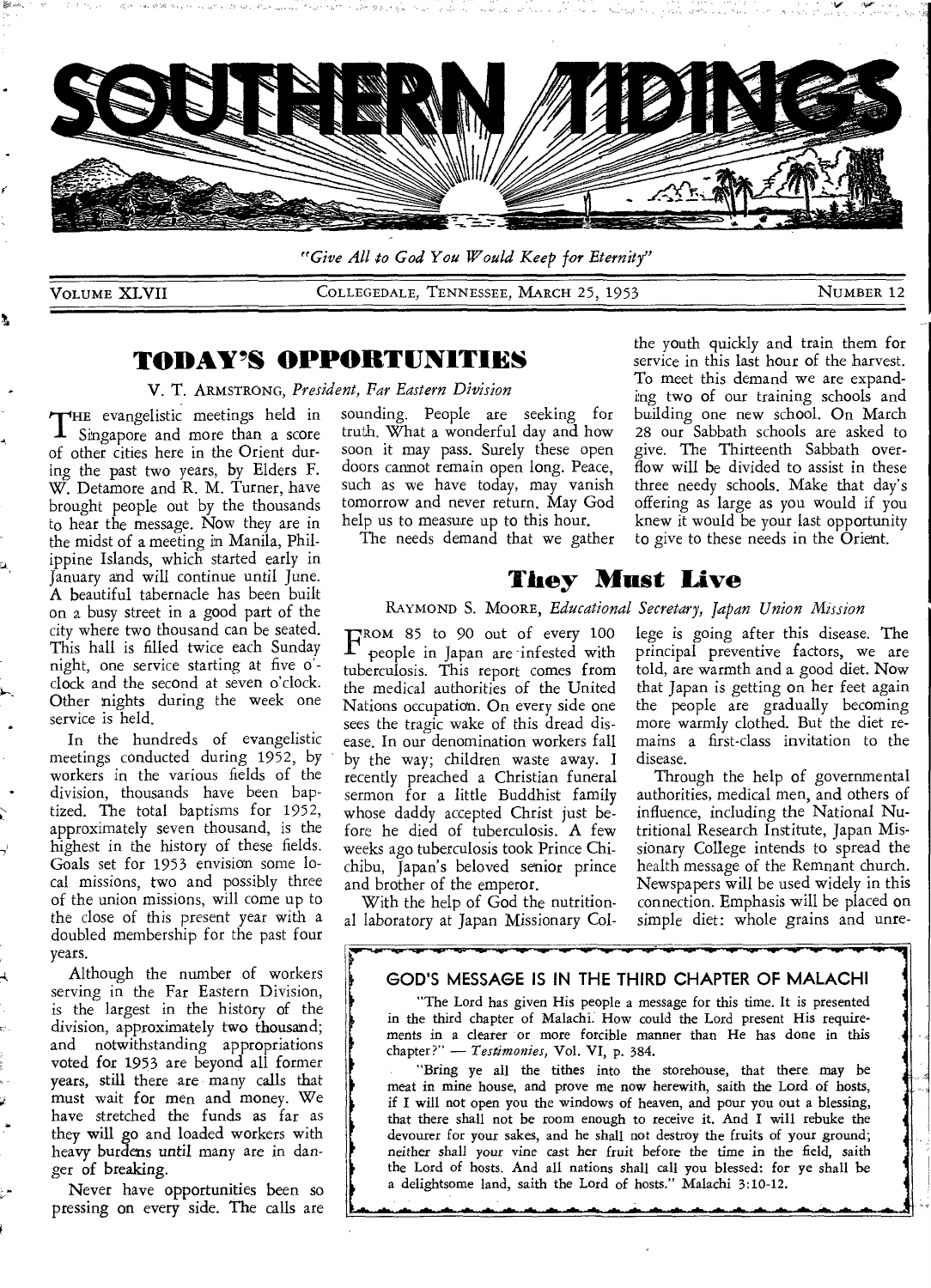fined goods. In Japan, where rice and wheat are the chief staples, this becomes especially important.

One of the principal activities of the Japan Missionary College Nutritional Laboratory will be the exploration, manufacture, and demonstration of the soy bean. We have been given some excellent equipment by Dr. H. W. Miller, of the International Nutrition Laboratories, and have received a gift from Dr. Harrison Evans and others of Worthington, Ohio. Ingathering and other funds will help us make a real

**M**ANY times we have realized that much of the money used for the furthering of our work in foreign lands comes from such churches as yours. Furthermore, it has occurred to us that these missions should also help themselves, not relying altogether on the bottle-feeding of mission offerings. Perhaps you have thought this way too. And since you will soon be asked in Sabbath school to give liberally for the Thirteenth Sabbath overflow, let us tell you a little about how our people help themselves in Japan.

In the first place this country was bled almost to a starvation level by the last war. It is slowly recovering, but it is still largely in a pitiful economic condition. Our Japanese church members have not escaped the distress caused by this situation.

But we have much work to do and institutions to build. One of these is Japan Missionary College which will share in the Thirteenth Sabbath overflow. Then there are the many church schools needed here. The Japanese people know this. So they are following the plan of God as outlined in *Counsels to Teachers* and elsewhere. They are selling specially-prepared books which introduce God, the Bible, and our message to the skeptical, non-Christian people of Japan. These little paper-covered books sell for 100 yen, or about 28 cents. Half of this price is profit for the local church school.

This is the way our church schools are predominantly supported in Japan. They have to be. The parents cannot afford tuition charges high enough to support their teachers. But what a

start in what is probably the greatest concentrated nutritional opportunity in the world today.

We have an excellent, Americaneducated foods expert, Professor Yoshinmura, in charge of this work. By May, 1953, we expect to complete the initial building to which we will transfer our equipment from the present grossly-inadequate quarters. Pray with us that the Creator of all our food will guide us in this program, to His glory and to the welfare of this great nation.

# **What Do They Do?**

blessing this has been—like all of the plans of God. For these students, teachers, parents and other church members are reaping a great three-fold blessing: (1) They are financing their schools; (2) they are winning souls for Christ, and (3) they are reaping the rich blessings of service as a working church.

Japan has many holidays. They are always festive after a fashion. But our people are now making them festive for God. Recently the students of Japan Missionary College sold this literature to help the local church school. They earned nearly 29,000 yen net in the one holiday. It has now become a common practice at the College, both for the church school and for the improvement of the college.

Others of our churches are doing the same work. At Kujikawa, one of our small churches of about thirty members sells about 13,000 yen (\$35) worth of literature each time they go out. This is equivalent to about ten times that much money compared to the U.S. economy. The other day our Tokyo Central church sold about 50,- 000 yen worth of this literature. And so they work, up and down Japan, in the same cause to which you are giving.

And they want your prayers just as much as they need your money.

### **Goal of Youth in San Francisco**

#### W. P. BRADLEY

NEVER shall we who were there for-<br>get the opening of the Youth get the opening of the Youth Congress in San Francisco in 1947. To that great city in the West had come thousands of Adventist youth from all parts of North America—joyously, courageously, seriously—and in four days of the most gripping conference I ever attended they talked, they sang, they listened, drinking in the atmosphere of the Advent message. They restudied the basic tenets of God's great message for today. They told of their personal confidence and hope in Jesus' soon return. They shared their soul-winning experiences and techniques. They dedicated their lives and strength to the Lord, making Him their Lord and Leader. No one could attend these meetings and go away unaffected. Many returned from San Francisco with their lives transformed by the Spirit of God whose workings were manifest all through the congress.

Again the call is going out to the youth of the church to gather in San Francisco for a great congress, the greatest in the Western Hemisphere.

If God be present again a new and very precious experience awaits all who come seeking a blessing. Let all who can plan to go. And as you travel from North America, South America, Mexico, Central America, and the islands of the Caribbean, with San Francisco as your goal, let your prayer be: "When thou saidst, Seek ye my face; my heart said unto thee, Thy face, Lord, will I seek." Psalms 27:8.

The reward awaiting you there is a great one. It may turn out to be no less than the finding of God's plan for your life. But don't to to San Francisco as you would to any casual appointment. Go because you want to learn God's will. Go because you want to mingle with other youth whose problems are like yours, and you want their help. Go because you can take something to the congress, but mostly because you can return filled to overflowing with its numerous blessings. Go to pray, to learn, to experience, to prepare. Go with the hope that when you come back you will be a more devoted sharer of the blessing

Published weekly, fiity issues each year, by the Southern Union Conference of Seventh-day Adventists, at Collegedale, Tennessee. Entered<br>as second-class matter July 26, 1929, at the Post Office at Collegedale, Tennessee, u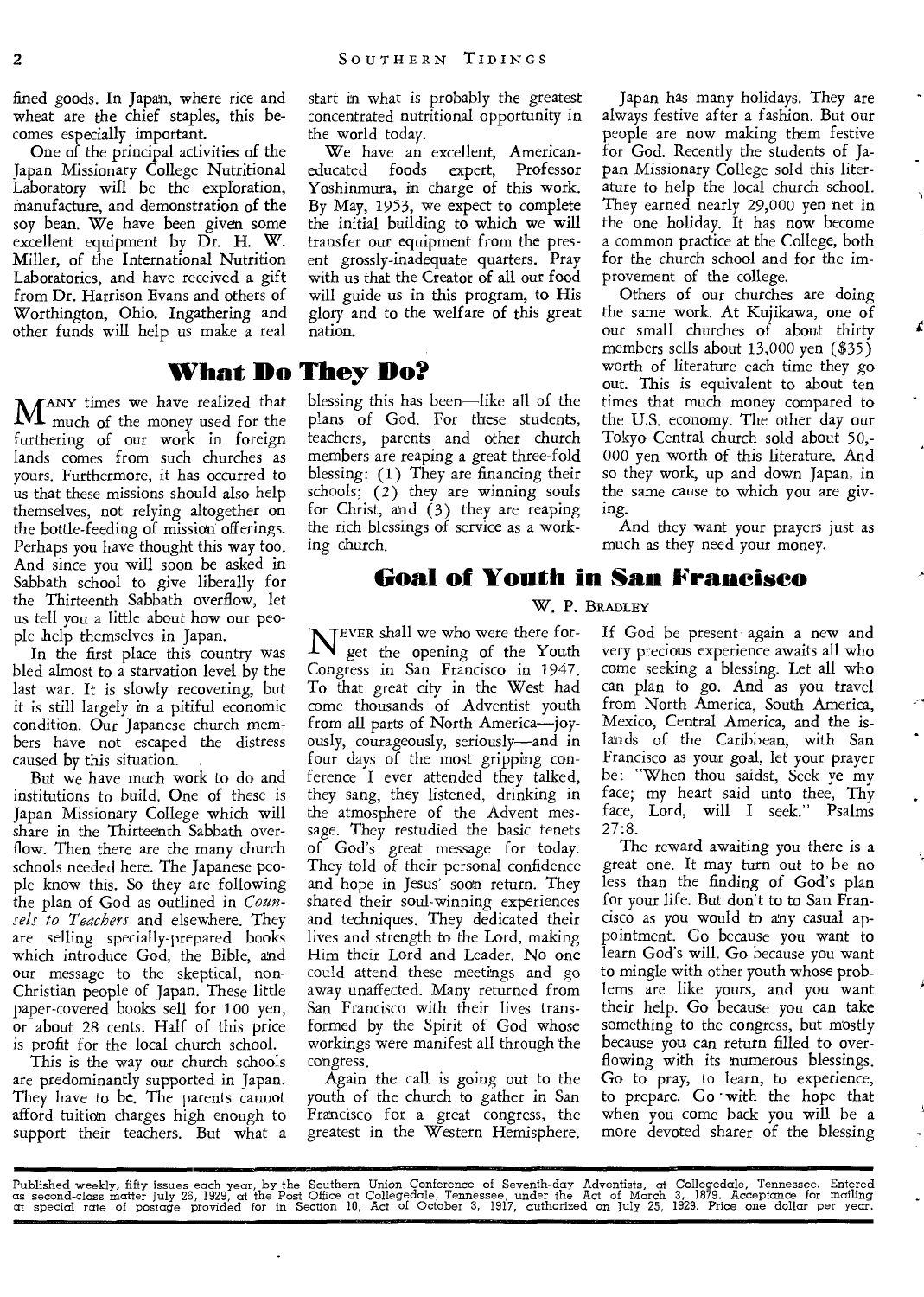of this truth than before.

It is time for Adventist youth to be on the march. Under God, they must match these stirring times with a new commitment and a missionary zeal that will not rest till the work is finished.

Mark in red on your calendar, every youth in the Western Hemisphere— San Francisco, June 16 to 20, 1953.

#### Sabbath School Workers' Reading Course **CORRECTION**

WE have just discovered that the copy of the Sabbath School Workers' Reading Course book, *Psychology for Christian Teachers,* from which the questions were written that appear in the *Worker,* is a different edition from the book that has gone into the field. This means a considerable difference in page numbering. However, the assignments in the *Worker* cover two chapters each month, and so those reading the book should have no difficulty finding the answers to the questions even though the page numbering is not the same. For instance, the assignments for March cover chapters 5 and 6, and so on.

> SABBATH SCHOOL DEPT. GENERAL CONFERENCE

#### "SIGNS" STARTS SEARCH AND CONVERSION TO TRUTH

J. E. CHASE, *Conference Home Missionary Secretary, Reporting*  WE present a picture of Mr. and Mrs. N. O. Nelson, and also the story of their recent acceptance of the faith.

•

"My mother-in-law, Mrs. E. A. Hanson, of Sioux Rapids, Iowa, had sent the *Signs* to the Nelsons for seven years at the time they were in Iowa. Mr. and Mrs. Nelson were interested in the Adventists at that time but did not take their stand. They then moved to the state of Washington but did not



Mr. and *Mrs. N.* 0. *Nelson* 



Elder E. E. Carman, pastor of the Memphis church, *sent* this *picture of*  his wife's parents, Brother and Sister Gibson, on the occasion of their sixtieth wedding anniversary. The Gibsons have been interested in Christian education through the years. They paid 120 years of tuition into our schools for their own children. They have taken into their home and enabled at least ten other children to attend the academy. Of their own children two of the boys are local church, elders, one is a science teacher in Glendale, and the youngest is a dentist, now serving in the U.S. Army. Of the girls two of them have together spent 42 years as teachers in our schools, and three of the girls are registered nurses. Thus these people *demonstrated a living faith* in our schools and have proved their lasting benefit.

H. S. Hanson

receive the *Signs.* One day, when Mr. Nelson was traveling from Pasco to Richland, he saw a sign advertising some evangelistic meetings. Upon inquiry, he discovered that the Adventists were conducting the meetings, so he and his wife attended, and in a few weeks were baptized in the Pasco church. They attribute their conversion and finding the way into the truth to the reading of the *Signs of the Times.* 

"This past July my mother-in-law visited us in Washington and attended the Pasco church with us. She did not know that the Nelsons were Adventists, so you can imagine her joy when she learned that Mr. and Mrs. Nelson were now living in Richland, attending the Pasco church as fullfledged Seventh-day Adventists."



*Brush Valley Adventure—The* story of a Seventh-day Adventist boy who moves from a sheltered life in a church school into a mountain valley where he attends the public school.

This is a true story, recounting how he faced his new experiences, his joys, problems, disappointments, and victories. To every junior boy and girl this is an exciting story. Price \$2.50.

*Randy and Cynthia—Here* is a collection of stories that will appeal to the heart of every boy and girl between the ages of eight and fourteen. There are nature stories, Bible stories, travel stories, and history. This book is very interesting. Price \$2.50.

*African Animal Heroes—Harry* M. Lowe, who spent many years as a missionary in Africa gives us stories from his and his friends' personal experiences in the mission life. These stories are interesting and tell about things that happen in the everyday life of a missionary among his native friends. This book is illustrated and contains 176 pages. Price \$2.00.

*Poems From Daily Life—In* our periodicals from time to time we read wonderful poems. You may have wished these were in book form also. We are happy to inform you that many of these, along with others, have been published in the booklet, *Poems From Daily Life.* The title of some of the poems are: "Things Done for God Can Never Die," "Threescore and Ten," "The Mission of a Smile." A Pocket Companion booklet. Price, 15c.

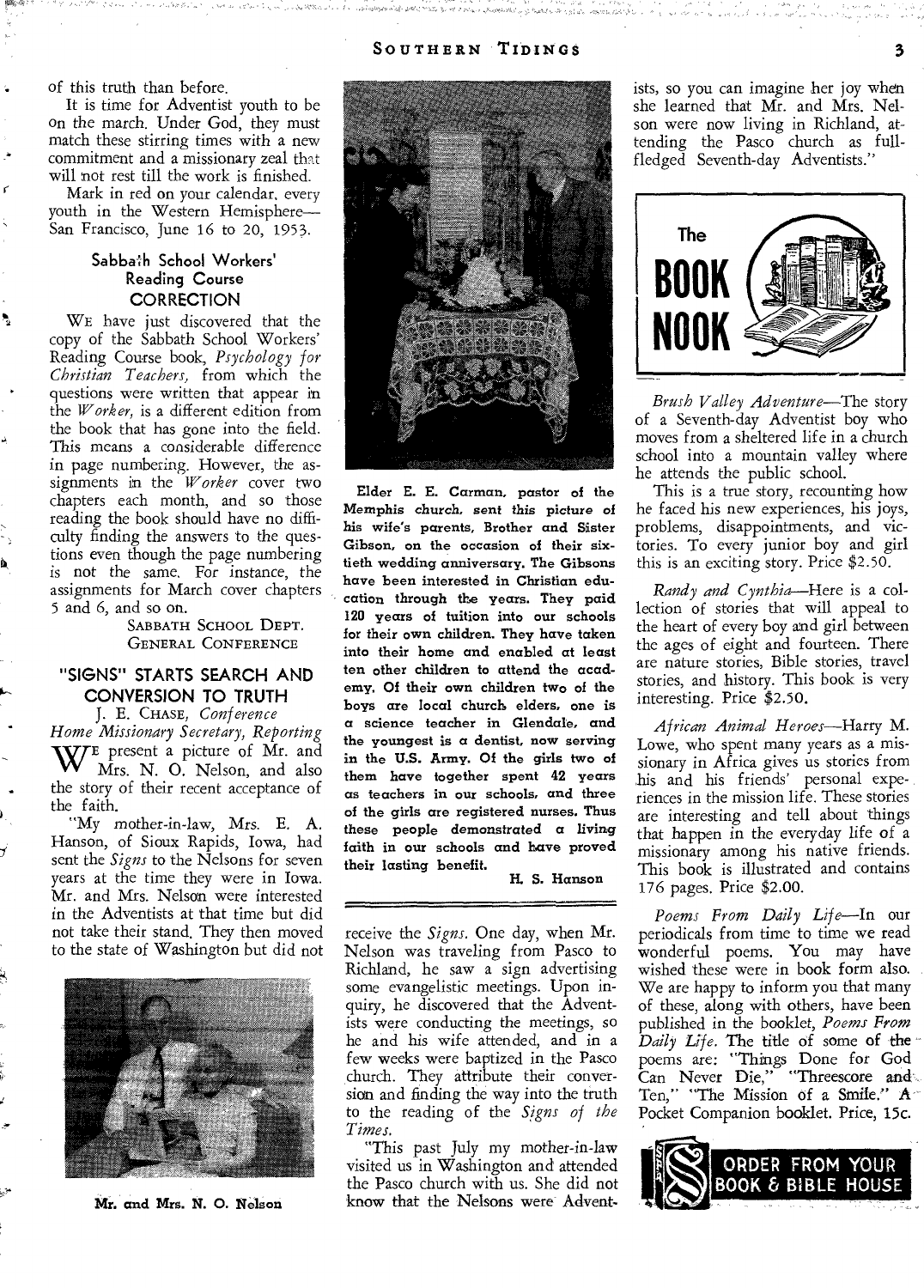## **South Central**

1914 Charlotte Ave., Nashville 2, Tenn. **H. R. Murphy, President** 

**L. E. Ford, Secretary-Treasurer**  Make wills and legacies to the South Central Conference Association of Seventhday Adventists, Incorporated.

#### **INGATHERING PROGRESS**

We truly thank the Lord for the wonderful reports from our churches in the Ingathering program this year. Every one, including ministers and laymen, has gone after this program in a diligent way. According to our last year's records the first week end in March we had raised \$14,808.50. According to our records for 1953 the first week in March we had raised \$28,110.49, a gain of \$13,301.99.

We have had many wonderful experiences in the Ingathering campaign. In the northern part of our conference our members have gone out in the snow to gather the Ingathering funds. One church, which always waited until winter was past and would begin their Ingathering when the trees began to bud, decided this year that they would finish their Ingathering before the trees budded. The very favorable, mild weather, has worked them untiringly. to keep up with their objective.

We are expecting this year to gather in the largest amount of Ingathering funds in the history of our conference. May God bless you as you diligently work to bring this campaign to a successful completion. We have set April 18 as the date for every church to be over the top.

#### H. **R.** MURPHY

#### **SOUTH CENTRAL CONFERENCE IS GROWING**

A few days ago we received in our office a report from Elder J. I. Robison, Associate Secretary of the General Conference, in which he endeavored to give a picture of the gain in net membership among the conferences since the close of the last General Conference session. At that session it was recommended by our world leader, Elder W. H. Branson, and by the delegates assembled there that we set as our goal to double the membership before the next General Conference.

As we notice the strivings of the conferences to reach this double-themembership goal, we are glad to report that of the sixty-one conferences in North America, South Central stands in fifth place. Our gain in membership since the time of the General Conference session is 23.9 per cent. We had a net gain of 661 members. We might also point out that we lead all of the conferences in the Southern Union for this period in the percentage of gain.

We are happy for the wonderful response in 1952 to our evangelistic efforts. We are happy to report that at the end of December the net gain in the membership for the conference was 328. This is the largest net gain of any conference in the Southern Union. We thank God for the ministry of His Spirit and the combined work of ministers and laymen that has made this record. However, as we look out among the three million colored citizens in the territory of the conference we must realize that our biggest work lies ahead.

We are happy to report that in 1952 we had the largest tithe receipts in the history of our conference, a total of \$146,086.97. This faithfulness on the part of our members enabled us to go forward in this soul-winning program. We solicit an interest in your prayers for the onward progress of the work.

#### H. R. MURPHY

#### **REMEMBER THIRTEENTH SABBATH**

All around the world there goes out a cry from the hearts of men to know more about the gospel of Christ. Our loyal Adventist missionaries work night and day endeavoring to reach these people. They constantly need our prayers and our financial support.

Why do we need larger donations from the Sabbath school? The first thing that we must remember is that we have thousands of missionaries and mission stations all over the world carrying on a noble work. These must be maintained and supported by our financial giving. We must also remember that there are thousands of places where there ought to be missionaries and mission stations. We will need additional funds available before we will be able to reach these places. Therefore, when we hear the gospel commission to go into all the world, our hearts should be impressed that in order to keep going, we must continue to support mission work.

You have heard the mission story brought to you each Sabbath in the Sabbath school. More can not be added to these wonderful pleading words from people who are right there on the scene seeing the needs with their own eyes. Your liberal gift will go a long way to help these needs to be filled. May the Lord bless you and your gifts for Him on Thirteenth Sab-<br>bath. H. R. MURPHY H. R. MURPHY

#### **PROGRESS IN OAKWOOD COLLEGE SABBATH SCHOOL**

On a recent Sabbath at Oakwood College the Sabbath school was dramatically portayed as a religious clinic. Brother Hermon Vanderberg and his associates had the program well planned and the secretary's report the following Sabbath tells the story very well.

#### **Sabbath School Becomes A Religious Clinic**

Are you suffering from an acute case of Sabbath school laxity? Then, you should have attended the Sabbath school program which was conducted on Sabbath, February 28, at Oakwood College. "Doctor" Hermon Vanderberg, assistant Sabbath school superintendent, and his efficient staff of "orderlies" and "nurses" combined their talents and efforts in producing a unique hospital scene which was labeled, "Religious Clinic."

Darnley Small, who was the patient, represented the Sabbath school members who are not heeding the Sabbath school requirements. He was well attended by Ann Brown, the medical secretary, Antoinette Bailey, the missionary nurse, Orderly Eugene Williams, who prayed for the patient's recovery, Orderly Ted Jones, who reviewed the patient's case and suggested a remedy; Orderly Julian Williams,

**-4** 



**The Sabbath school as a "religious clinic" was portrayed by Darnley Small, as the patient. His attendants, left to right, are: Hermon Vanderberg, Ann Brown, Eugene Williams, Theodore Jones, Antoinette Bailey, and Julian Williams.**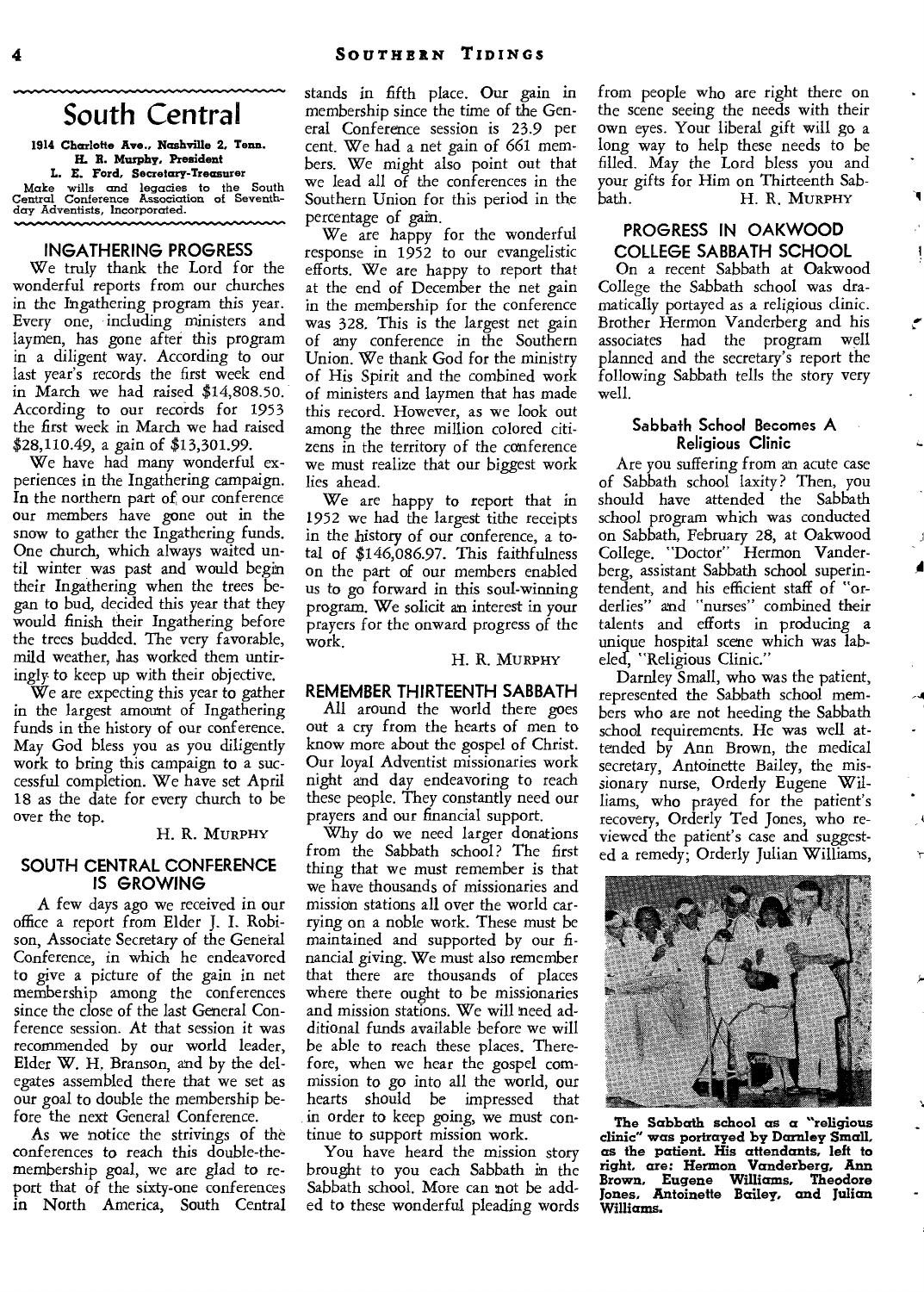**LAST CALL CONFERENCE-WIDE YOUTH CONGRESS**  in

**Chattanooga, Tennessee April 3-5, 1953** 

We are expecting every society in the conference to be well represented.

#### **PLEASE NOTE!**

Urgently need all application blanks of those who plan to attend the Conference-wide Youth Congress in Chattanooga, Tennessee, April 3 to 5. Applications must be sent to our office immediately. Please do not delay any longer. Urge your members to send theirs immediately. Application fee of **\$1.00** must be sent along with application blank. Your immediate response will be appreciated.

> L. A. PASCHAL, *Secretary MV Department*

 $\mathbf{\hat{y}}$ 

who soothed the patient's nerves by singing, "The Great Physician Now is Near."

This program revealed that a failure to study the Bible daily, a failure to contribute to home and foreign missions, and a failure to attend Sabbath school regularly will result in a serious illness that can be cured only by faithfully fulfilling the Sabbath school ideals for each member.

> OAKWOOD COLLEGE *Sabbath School Secretary*

#### **SABBATH SCHOOL ASSOCIATION**

The Sabbath School Association of the Mobile, Alabama, area will meet Sabbath, afternoon April 25, at the SDA church, 309 North Dearborn Street, Mobile, Alabama. Churches of this area are Meridian, Hattiesburg, Soso, Sumrall, Laurel, Gulfport, Mississippi; Pensacola, Florida; and Mobile, Alabama. All officers, leaders and

#### **CAMP MEETING ANNOUNCEMENT**

South Central Conference camp meeting June 4 to 13. Prepare now to attend with all the family. H. **R.** MURPHY, *President South Central Conference* 

teachers of each church are requested to be present. Election of officers. MRS. LOUISE E. LEWIS *Area President.* 

## **Alabama-Mississippi**

Box 1311, Meridian, Mississippi I. M. Evans, President A. C. McKee, Secretary-Treasurer Make wills and legacies to the Alabama-Mississippi Conference Association of Seventhday Adventists, Incorporated.

#### **A CHILD ALSO SERVES**

Seventy-five dollars solicited in one day was the record established by Harold Lickey, who has just turned nine years of age! His total for the 1953 Ingathering campaign is well **over** 



Harold Lickey who raised \$75 Ingathering in one day.

\$400—a mark that is certainly outstanding. Harold is the son of Elder and Mrs. C. R. Lickey, of the Birmingham Central church. We congratulate him on this demonstration of effective enthusiasm.

Harold, together with the other students of Brakeworth junior Academy, raised the amazing total of \$3,500 in this year's Ingathering campaign.

WAYNE P. THURBER *Publicity Secretary* 

#### **BOOKS**

Books bring information.

Books can be very valuable.

Books help us solve the problems of *life.* 

Read good books often.

- Read books by Seventh-day Adventist authors.
- Read what is recommended by our leaders.
- Plan to buy the excellent choices prepared with you in mind.
- Plan for the joy in service that others know.
- Plan for the specials offered by the publishers.
- Come to camp meeting, May 28 to June 6.

Come to be spiritually blessed.

Come to take away many helpful books.

> C. L. JAcoBs, *Manager Book and Bible House*

#### **GOD'S TREASURY**

"The tithe was to be exclusively devoted to the use of the Levites, the tribe that had been set apart for the service of the sanctuary. But this was by no means the limit of the contributions for religious purposes. The tabernacle, as afterward the temple, was erected wholly by free-will offerings; and to provide for necessary repairs, and other expenses, Moses directed that as often as the people were numbered, each should contribute a half shekel for 'the service of the tabernacle.' In the time of Nehemiah a contribution was made yearly for this purpose. From time to time, sin-offerings and thank-offerings were brought to God. These were presented in great numbers at the annual feasts. And the most liberal provision was made for the poor." *Patriarchs and Prophets,* page 526.

#### **YOUR BIBLE HOUSE SUGGESTS**

*Nine-Volume "Testimonies":* Again we have sets of *Testimonies* available in nine separate volumes as they were made up many years ago. The price is \$22.50 for the set in maroon cloth and \$30.00 in black keratol deluxe. At present the nine-volume set is sold only in complete sets.

*Four-Volume "Testimonies" and-Three-Volume "Testimony Treasures":*  The regular four-volume set of *Testimonies* is still available for \$18.00 in cloth and \$20.00 in keratol. The threevolume set of *Testimony Treasures* is also still available. The price is \$6.00 in cloth and \$8.25 in keratol.

*Drama of the Ages:* People everywhere have expressed their apprecia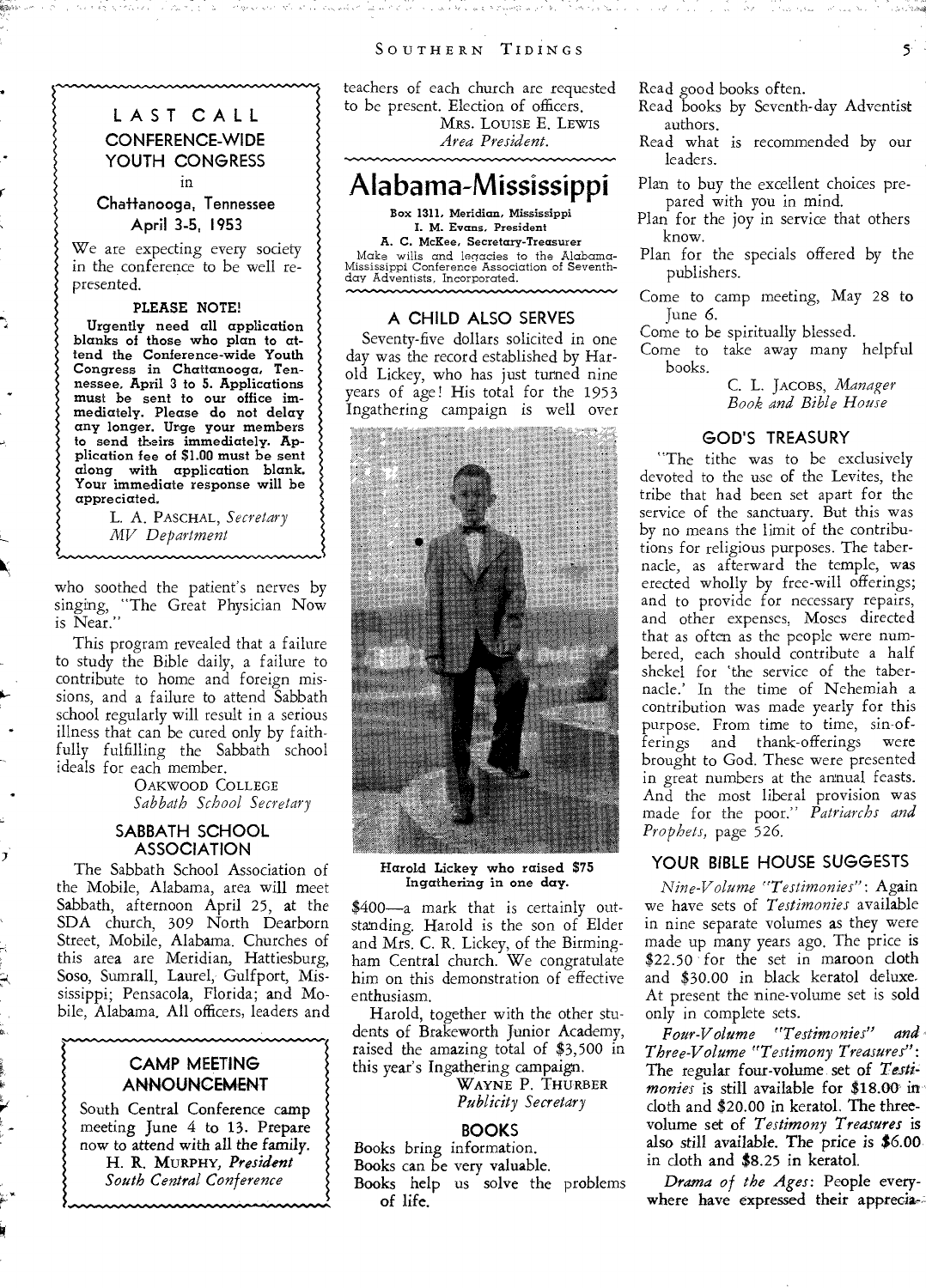tion for the special edition of *Bible Readings* as a missionary book. About the first of May a special edition of *Drama of the Ages* will be available for only \$1.00 plus postage on orders of less than ten copies. On larger orders the postage will be prepaid. Why not plan to be among the first to use many of Elder Branson's excellent book at this low price?

*Lift Him Up:* This is a book to help us prepare for efficient service. When we work for the salvation of souls, we defeat the devil's purpose and strengthen our hold upon God's arm. The ten chapters in this new book have counsel from experienced soul winners who have had success by presenting Christ in every truth. By ordering your copy today you may join the thousands of others who are better equipping themselves for greater service. The price is \$1.50.

C. L. **JACOBS,** *Manager Book and Bible House* 

# **Carolina**

**Box 930. Charlotte, North Carolina C. H. Lauda, President B. C. Marshall. Secretary-Treasurer**  Make wills and legacies to the Carolina Conference Association of Seventh-day Ad-ventists, Incorporated.

#### **GREENSBORO COLPORTEUR RALLY**

A very inspirational day was spent with the believers at Greensboro, North Carolina, on Sabbath, March 14, as about eighteen colporteurs and their families came together for a rally day. Brother I. W. Young had the eleven o'clock service, and at three o' clock in the afternoon we had one of the most inspirational colporteur symposiums that I have ever attended. My associates, Brethren U. E. Stallings and W. B. Hunt, and Brother S. W. Neece assistant manager of the Book and Bible House, and their families were present also.

The experiences coming from these Bible School literature workers of the Carolina Conference were most encouraging, and everyone seemed to be determined to press the battle on to the finish.

Following the eleven o'clock service one of the leading brethren in the Greensboro church came to me and said, "Brother Young, I want you to send me a prospectus." Another outstanding leader in the Greensboro church is very interested in promoting the temperance work here in this conference.

We appreciate so much the fine arrangements made by Pastor G. V. Yost and each member in preparing a good noon meal which was enjoyed out at the Guilford battleground. Saturday night Brother Neece conducted a book sale and also showed pictures.

We are planning for similar meetings to be held at the Asheboro church on Sabbath, April 4, and at the Raleigh church on April 11. We wish to invite every colporteur who lives within driving range of these places to be present and to bring along with him a prospective colporteur. We believe the time has come when God's work must be finished. We also believe that, as it was in the days of Nehemiah in building the wall at Jerusalem, now is the time when we find God's people with a mind to work. So if you have been thinking of taking up this line of evangelism I shall be most happy to receive word from you right away. We plan to conduct a union-wide Beginners' Institute at the publishing house in Nashville, Tennessee, April 5 through 8. I. W. YOUNG

*Publishing Secretary* 

#### **NEWS NOTES**

✓ ASHEBORO—An interesting news note has come from Pastor Rainey Hooper telling us of a good Sabbath day there in Asheboro: "We have thirty-six on the church roll here, and we had thirty out for the prayer band before Sabbath school. We have fortythree on the Sabbath school roll, and we had forty-three present for Sab-

#### **IF ALL PAID TITHE, AMPLE FUNDS FOR THE LORD'S WORK**

"If all the professed people of God, both old and young, would do their duty, there would be no dearth in the treasury. If all would pay a faithful tithe, and devote to the Lord the firstfruits of their increase, there would be a full supply of funds for His work. But the law of God is not respected or obeyed, and this has brought a pressure of want." *Testimonies,* Vol. VI, page 385.



 $\overline{\phantom{a}}$ 

For years we have longed for more avenues of publicity for the beliefs and work of Seventh-day Adventists. Recently a prominent business man of one of our cities said, "The greatest need of Seventh-day Adventists is the need for more publicity."

In recent days the Lord has opened avenues her et of ore closed. So God is working in a marvelous way for His people. Articles have appeared in the leading magazines. One of these describing our beliefs appeared in **LOOK** magazine of March 10, 1953.

The General Conference has made arrangements for a reprint of this article from **LOOK** magazine which is to be on one page so that you can send or give it

to your friends and neighbors. The Carolina Conference Committee has voted to secure ten of these reprints for every Seventhday Adventist in our field and has set aside **Sabbath, May 23, as Carolina Home Visitation Day,**  when one out of every thirtyfive homes in our states will receive this reprinted page from **LOOK** magazine. Here is your opportunity to let your friends and neighbors become better acquainted with our work. Your neighbor is looking for the message you hold.

M. B. Elliston Home Missionary Secretary

bath school and church services. Then, for a grand climax we had twenty-four out on Sabbath afternoon to go out and *give* personal invitations to the Sunday afternoon meeting."

 $\sqrt{ }$  OFFERINGS—According to a report we have just received from the Southern Unian Conference, Carolina stands first in the Southern Union with a per capita of \$4.36 for missions for the month of January. This fine offering, of course, is the result of not only faithful Sabbath school and missions offerings but also a fine Ingathering program that all of you so enthusiastically entered into. Thank you all for your faithfulness in offerings and missionary projects.

 $V$  New COLPORTEURS-Mrs. Walter Pennington, of Lenoir, North Carolina; Brother R. L. Blanton, of Hickory, North Carolina; and Brother Harry Sparks, from Pennsylvania, have recently joined our forces in the distribution of the printed page.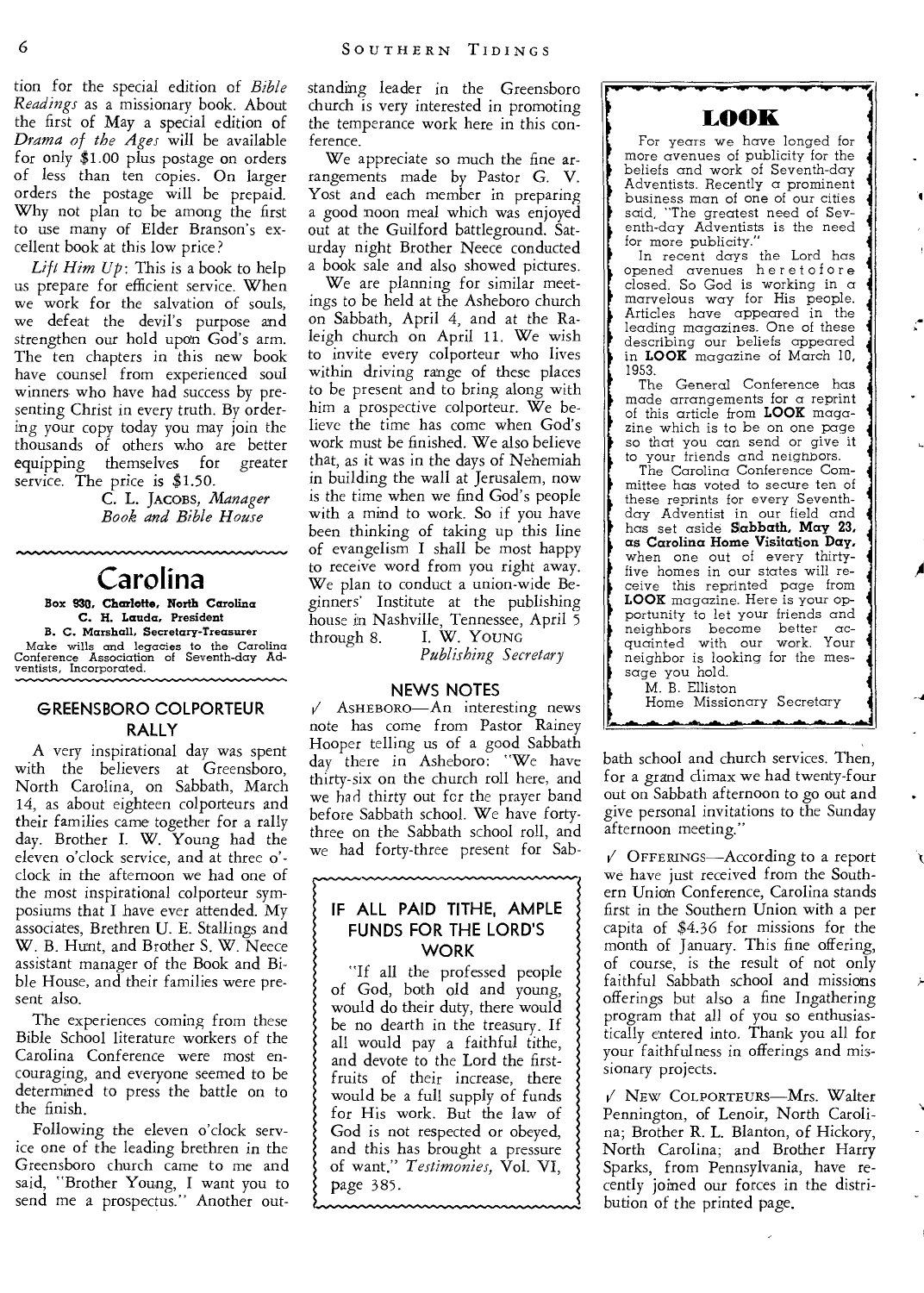# **Florida**

#### **Box 1313, Orlando, Florida R. N. Nightingale, President W. F. Miller. Secretary-Treasurer**

Make wills and legacies to the Florida Conference Association of Seventh-day Adventists, Incorporated.

#### **REKINDLING LOVE**

"Sin has extinguished the love of God placed in man's heart. The work of the church is to re-kindle this love. The church is to cooperate with God by uprooting selfishness from the human heart, placing in its stead the benevolence that was in man's heart in his original state of perfection." *Welfare Ministry,* p. 14.

The way to rekindle the love of God is through kindness, sympathy, and deeds of mercy. It is well to let others know what is being done for those in need. As they read of the deeds of mercy the love of God will be rekindled.

As Ingathering opened this year Mrs. Adam Meister, press secretary



Left to right, Mrs. Kenneth Hamilton,<br>Mrs. L. J. Vonkof, and Mrs. A. G. Vonhof, and Mrs. A. G. Meister.

of the St. Petersburg church, got the picture and an accompanying article in the St. Petersburg *Times.* The lead sentence of the article read: " 'Without love religion isn't worth anything,' was the motivating thought of the Seventh-day Adventist church members as they set about providing food to fill baskets for the needy at Thanksgiving time.

"Women of the Dorcas group, under the leadership of Mrs. Leonard

Vonhof, and Mrs. Kenneth Hamilton, packed and delivered these baskets to persons whose Thanksgiving would be one of privation instead of joy and thanksgiving were it not for kind deeds like these.'

The article then reveals figures of the amount of welfare work done in 1951 in the United States by the Seventh-day Adventist churches.

A singing band solicitor went to a Catholic home after the article appeared. She learned that he was a Seventh-day Adventist and said: "Oh, I know who you are. I have a picture and article I clipped from the paper the other day. And you know it brought \$350 when I showed it to the ladies' aid group and I showed it to another group in Tampa and the picture brought \$1200 in one meeting. We plan to do a similar work."

Yes, deeds of mercy stimulate and rekindle the love of God in the heart. And when we publicize them God's love is rekindled not only in the hearts of those who *receive* benefits but also of those who are favorably impressed by reading of what is being done. Shall we not then publicize more?

S. S. WILL *Publicity Secretary* 

#### **CLEARWATER WELFARE CENTER**

The Clearwater Welfare Center was officially opened December 9, 1952, just one week following the opening of our 1953 Ingathering campaign. Immediately we could see the value of the center, not only to the unfortunate, but to the church itself. Many business men of the city contributed far more to Ingathering than they had given before. Others gave who would not have given except for the welfare center.

In the two short months that the center has been operating bundles totaling 364 various articles of clothing, twelve food baskets, two quilts, sheets, and various toys went to forty-five families in the area. The Dorcas ladies put in 231 hours of Christian help work, washing, ironing, mending, making quilts, and giving treatments.

Probably most impressed by the work of the ladies at the center has been Pinellas County Welfare Agent, Mr. Angus Smith. Mr. Smith was present for the opening of the center and cut the ribbon. He has watched with interest the work being done by the ladies and has actively contributed to the carrying on of our program. He

turned over to the center hundreds of garments that had been donated to the county, later he gave the entire effects of a woman who wished her belongings to go for welfare use. This contribution comprised clothing and various linen and household articles.

One TV station in the area, planning to go on the air in the near fu-



*Left* to right: Elder J. R. Young, Mr. Angus Smith, County Welfare Agent *(cutting the ribbon),* H. L. Flynt, Elder E. H. Schneider, and Mrs. J. M. Olsen, Welfare Director, participated in *the opening* of the welfare *center.* 

ture, contacted the County Welfare Agent, having in mind a program composed of public service organizations, The Adventist Welfare Center was suggested by the County Agent. We were contacted by the station represensative who visited the center and promised to use us on the program when the station *goes* on the air. We feel that the welfare center will bring to the church hundreds of dollars in advertising that could not be obtained in any other way, thus aiding in opening the way for *the* presentation of our distinctive message. Through the work of the center the way is opening for studies among a number of the families helped. One cottage *meeting* will be composed of approximately six families.

Sister R. H. Beck, Dorcas leader, and Sister J. M. Olsen, Welfare director, are to be commended for their good leadership and for the way they have worked to make the center a success.

> HAROLD L. **FLYNT**  *Pastor, Clearwater Church*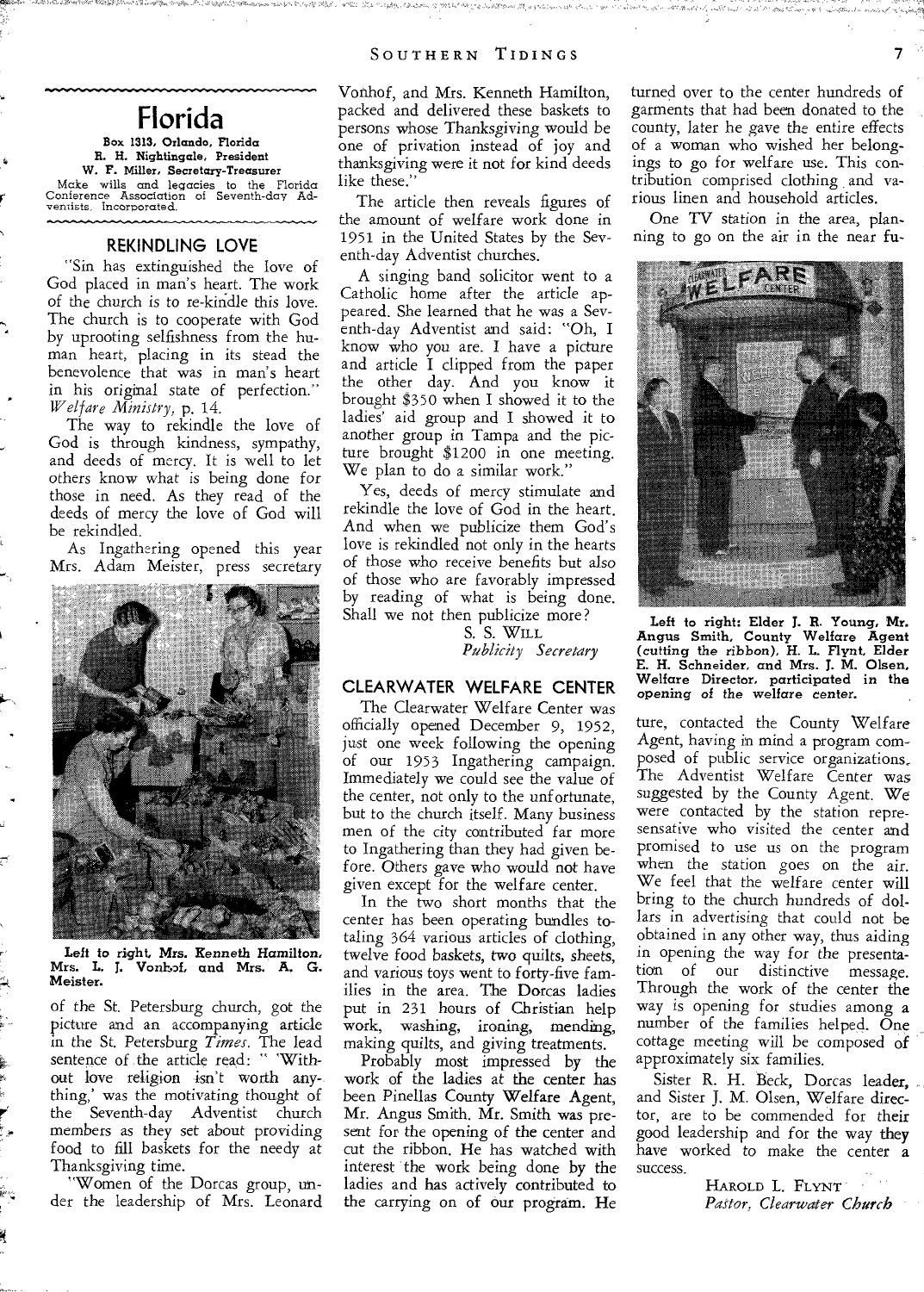**WANT TO** —

Improve your soul-winning techniques?

Present the message in a convincing, converting way?

Know how to prepare a Christ-centered Bible study?

Use different types of appeals?

Learn how to help people make the final decision?

The book, Lift Him Up, is the text for the advanced Training Course in soul-winning methods which is called the "Christ Centered Lay Evangelism" course. This follows the "Bible Service Training Course" in which the book *Training Light Bearers* is used.

The HOW of uplifting a crucified, risen, and soon-coming Saviour in every Bible study is the focal point of *Lift Him Up.* It presents good rules for public and personal evangelism, with methods for giving the good news of salvation.

A pertinent chapter, "The Christ-Centered Message," is illustrated by four model sermons on testing truths. In the chapters, "Christ Supplies the Answer" and "Avenues to the Heart," such questions as the following are answered:

What approach should I use in my Home Visitation?

What do I say at the door to interest him?

How do I answer objections?

How do I close the visit?

- In giving Bible studies, how can I meet objections and handle interruptions?
- How can I interest the children and deal with opposition?

Definite proposals successfully tested in the field on how the church member can cooperate with the pastor are given in the chapter, "The Layman and His Church."

The ten chapters in this new book are brimful of evangelistic counsel from experienced soul-winners who have demonstrated success in regenerating lives by presenting Christ in every truth.

Order your copy of this great book for lay evangelism from your Book and Bible House. Price \$1.50.

*Join the thousands of enthusiastic readers who today are better equipped for successful evangelism and* are *winning more souls.* 

**FLORIDA BOOK AND BIBLE HOUSE**  Box 1313

Orlando, Florida

#### **FOREST LAKE ACADEMY SENIORS ELECT RILEA PRESIDENT**

Great excitment prevailed in the halls and classrooms of Forest Lake Academy on the morning of February 18 as the seniors of 1953 prepared to elect their officers. The following were chosen:

> President, Wilbur Rilea Vice-President, Joyce Larsen Secretary, Katherine Jones Treasurer, Larry McClure Pastor, Donaldo Alfaro Sergeant-at-arms, Don Cooley Sponsors, Mrs. C. H. Kirstein and Elder J. M. Ackerman.

On Friday, February 20, the officers were announced in chapel. The senior class president was announced by one of the senior members. As this was done a balloon was lowered carrying the name of Rilea. President Rilea, in turn, announced the other officers and sponsors and a balloon was also lowered for each one.

We believe we have a very unusual class this year and we want to make it the best year. To state it differently we have fifty-three seniors for 1953. With everyone working together the senior class of 1953 will accomplish great things.

# **Georgia-Cumberland**

**547 Cherokee Ave., S. E., Atlanta, Georgia G. R. Nash,** President

Kenneth C. Beem, Secretary-Treasurer Make wills and legacies to the Georgia Conference Association of Seventh-day Ad-ventists, Incorporated.

#### **FOR MEDITATION**

*Question:* Even though a man is in debt to his fellow men, should he pay his honest tithe to the Lord, or should he first straighten out his debt?

*Answer:* "I saw that some have excused themselves from aiding the cause of God because they were in debt. Had they closely examined their own hearts, they would have discovered that selfishness was the true reason why they brought no free-will offering to *God."—Testimonies,* Vol. I, p. 225.

"The man who has been unfortunate, and finds himself in debt, should not take the Lord's portion to cancel his debts to his fellow-men. He should consider that in these transactions he is being tested, and that in reserving the Lord's portion for his own use he is robbing the Giver. He is debtor to God for all that he has, but he be-

comes a double debtor when he uses the Lord's reserved fund in paying debts to human beings. 'Unfaithfulness to God' is written against his name in the books of heaven. . . . The man who will rob God is cultivating traits of character that will cut him off from admittance into the family of God above."—Id., Vol. VI, p. 391.

# **Kentucky-Tennessee**

**3208 West End Ave.. Nashville. Tennessee W. E. Strickland, President** 

**Myron J. Harvey. Secretary-Treasurer**  Make wills and legacies to th- Kentucky-Tennessee Conference Association ,f Seventh-day Adventists, Incorporated.

#### **NASHVILLE MEMORIAL CHURCH CORNERSTONE LAYING CEREMONY**

One hundred and fifty dignitaries and guests thrilled with anticipation as the cornerstone was officially laid for the new church home of the Nashville church at Natchez Trace and Blair Boulevard at two o'clock, Friday afternoon, March 6. The building, rapidly taking on the appearance of completion, will be ready for occupancy before the end of the year, perhaps sometime this fall.

Elder W. B. Ochs, from the General Conference, and Elder W. E. Strickland and Brother Myron Harvey, from the Kentucky-Tennessee Conference office, were present. Members of the building committee who took part in the ceremony include: Elders E. L. Pingenot and R. E. Finney, N. C. Nelson, G. R. Kathka, A. J. Frank, F. Kurzinski, J. W. Freeze, J. H. Fry, C. P. Harris, and J. L. Atwood.

The brief program opened with a historical sketch of the Nashville church by Elder Pingenot, after which Elder Strickland offered a dedicatory prayer. A quartet composed of Arnold Bengston, Bill Collier, Shirley Eldridge, and Ronnie Horn sang an appropriate number. Elder Ochs then made a few encouraging remarks, commenting on the beauty and layout of the church building.

Following this the visiting brethren and building committee members gathered around the cornerstone while each of them took the trowel and placed a little mortar around the block, completing the ceremony. Bob Bell, church editor of the *Nashville Banner,* was present at the scene, and he took several pictures of the event.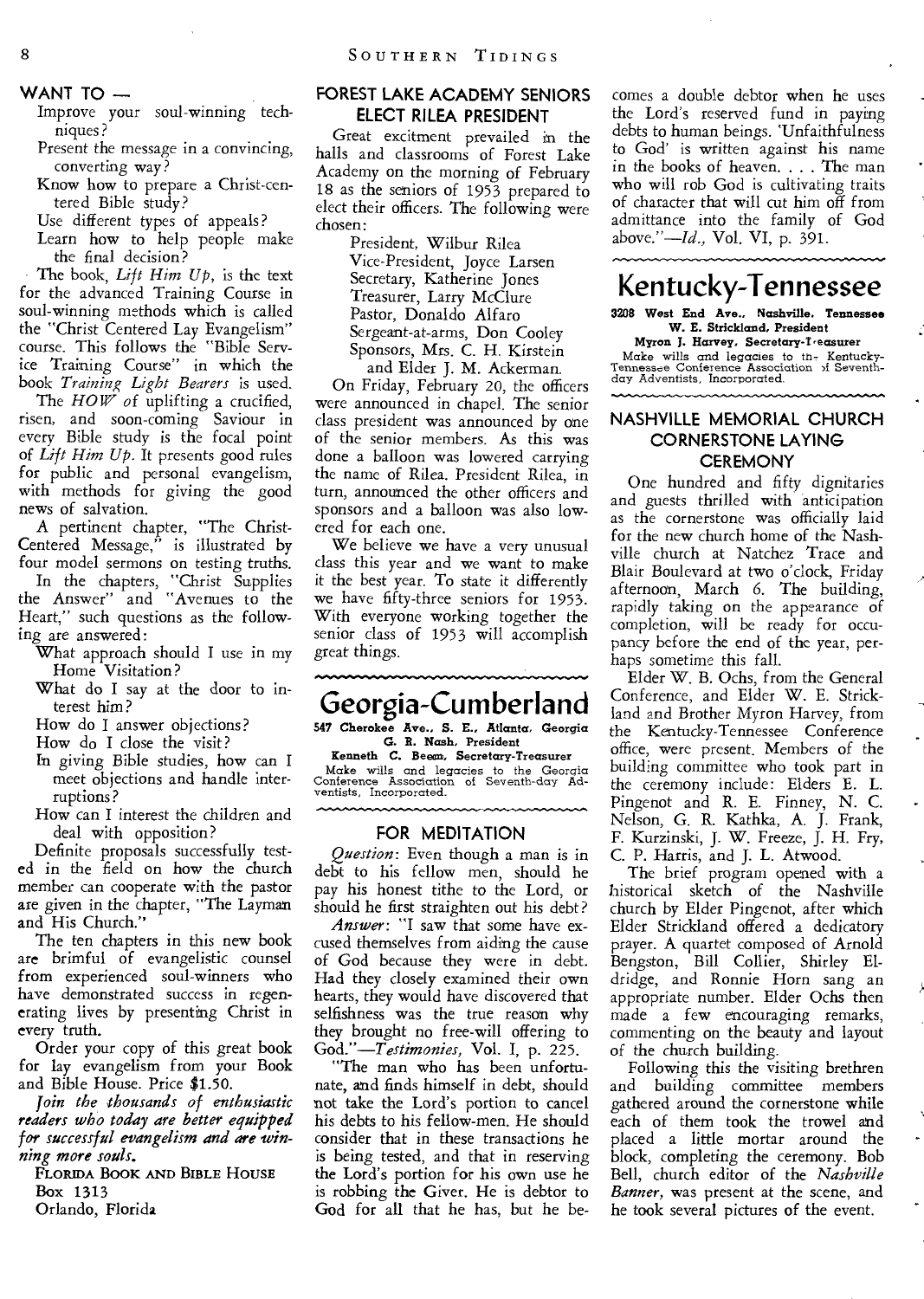

**Standing, left to right: A. J. Frank, F. Kurzinski, G. B. Kathka, Elder E. L. Pingenoti pastor, Elder W. B. Ochs, Vice-President of** *the General Conference,* **C. P. Harris, Elder W. E. Strickland, president of the Kentucky-Tennessee Conference, Elder R. E. Finney, N. C. Nelson, and Myron Harvey,** *secretary-treasurer* **of the Kentucky-Tennessee Conference. The builder, James Atwood, a member of the Nashville church, is seated.** 

#### **NEWS**

 $\star$  Elder M. J. Jackson, pastor of the Fountain Head church, tells us his church has finished Ingathering. So another church chalks up a Minuteman record. To date thirty churches have reached the goal, and we rejoice with them.

\* Elder P. G. Crestakos started an evangelistic effort in Franklin, Kentucky, March 7, and reports that while the attendance has not been large, he is expecting some good results.

 $\star$  Elder B. P. Gernet is holding an effort in Covington, Kentucky. Let us remember Elders Gernet and Crestakos in our prayers.

 $\star$  Reports coming in from the pastors tell us of a large interest that is being created by the Bible School. The follow-up work is what brings results. Let's all work for a large harvest.

 $\star$  Elder J. D. Dobbs writes that the Jackson church has sponsored the opening of a welfare center at Lexington, Tennessee, and that it has been welcomed by the townspeople. Lexington is twenty-seven miles from Jackson and we have no church there. Some of the Jackson members who live at Lexington are caring for this work. We, believe that this is a splendid way to make friends.

 $\star$  K e n t u c k y-Tennessee colporteur sales and deliveries so far this year show a splendid increase. We are proud of the work our colporteurs are doing and know that souls will be *saved* as a result of their work.

 $\star$  During the 1952 holiday season a copy of *Bible Readings;* in the small Christian Home Library edition, was given to a Nashville businessman as a Christmas gift. He took it home to his wife. Members of the household liked it so much that the wife ordered three more from the Kentucky-Tennessee Book and Bible House and used them as gifts.

 $\star$  Elder A. D. Burch is conducting the MV Week of Prayer for the Nashville and Bordeaux churches. The young people are *meeting in* the publishing house chapel.

\* Work on the camp ground has already begun. A new piece of land is being. cleared for pitching more tents. The big tent will be a new one, and it is a beauty. Remember camp meeting is May 28 to June 6. Plan to be there. Bring the children and make it a real time of spiritual uplift for the whole family.

 $\star$  Elder A. A. Esteb will be at the Layman's Convention which will be held during camp meeting, May 28 to 30. Active laymen should lay all plans to be there.

 $\star$  Work on the interior of the Highland Academy administration building is progressing. Mr. L. M. Nelson, Sr., and his group of academy boys who are helping him, are doing a good job with the plastering. The auditorium, science, Bible, and typing rooms have all been plastered, and they are working on the English room. All pledges made by churches and individuals should be paid to the conference treasurer by March 31.

\* Friends of Elder and Mrs. R. M. Hillier will be interested to know that they have adopted two children, a girl and boy, and are not only enjoying the children but their work in North Dakota as well. However, they still love the Southland.

\* Jackson, Tennessee, and Versailles, Kentucky, have reached their Ingathering goals.

# **South Atlantic**

**Box 4027, Atlanta, Georgia** 

**H. D. Singleton. President** 

**N. G. Simons, Secretary-Treasurer**  Make wills and legacies to the South-Atlan-tic Conference Association of Seventh-day tic Conference Association<br>Adventists, Incorporated.

## **A COLPORTEUR EXPERIENCE**

**ONO ..+111.11,1111 •••-•••••••** 

While working in Homeland, Florida, I visited the home of a very wealthy owner of a large cattle ranch,



Mr. Davis. It was about twilight when I arrived and I quickly explained my visit. He said, "You are doing a nice work, but I do not need a book, because I was saved before I was born." I listened to him

*Colporteur Evangelist*  and then asked, "Is N. *1."'*  your family saved also?"

He answered, "No."

"Well," I said, "don't you want them saved also?"

"Oh yes," he said, "let us go in."

I canvassed the entire family and talked with them. They were all very interested, including Mr. Davis. They asked for prayer and pleaded with me to stay longer. After *placing*  order for the book, *Drama of the*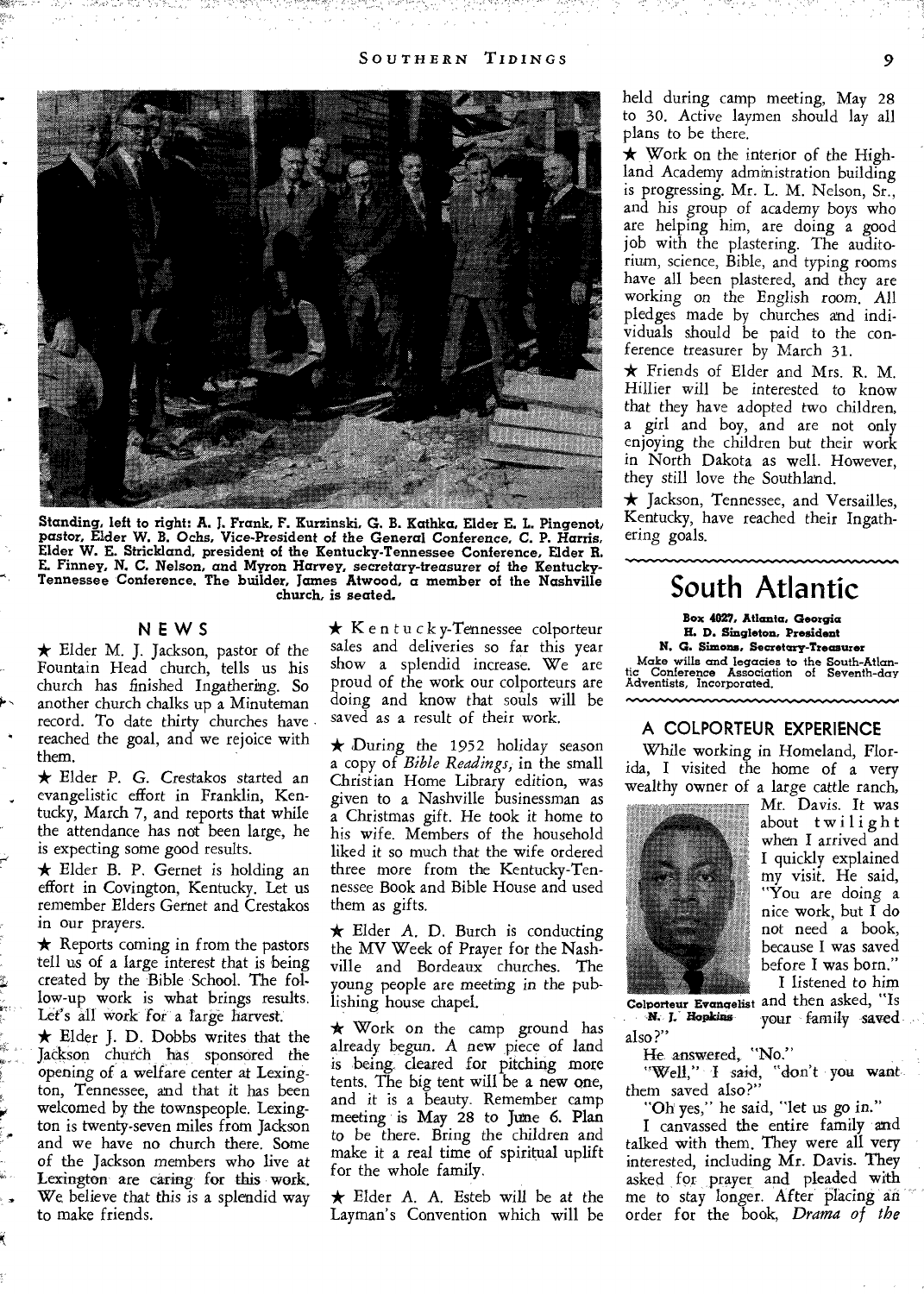*Ages,* they seemed so happy. I wish every Seventh-day Adventist could have seen this family after prayer had been offered for them. The Spirit of the Lord was present in a marked manner.

As I left that home I could not help but think of the great need for canvassers — consecrated men and women to *give* the last message of warning to the world. When you pray, remember especially the colporteurs who are at their post of duty, and pray that God will send more laborers to work while it is day, for "the night cometh, when no man can work." John 9:4.

N. J. HOPKINS

#### **THE JOURNEY'S END**

*"Blessed are the dead which die in the Lord." Revelation* 14: 13.

MALLORY:—Susie Belle Kubitshek was born in Middlebury, Indiana, October 6, 1861, and died in the Rest Home in Grays-

vine, Tennessee, March 6, 1953. In the year 1880 she was married to Albert Douglas Mallory. During the summer of 1892 a young Norwegian woman stayed in her home, who was canvassing for the *Great Controversy.* As a result of this association Mrs. Mallory was baptized and united with the Seventh-day Adventist church.

Her later years were spent in the home of her son-in-law and daughter, Dr. and Mrs. Thomas W. Steen, accompanying them to South America, where for sixteen years they were connected with our educational work.

Surviving Mrs. Mallory are, a sister, Mrs. H. E. Knight, of Golden, Colorado; a daughter, Mrs. Thomas W. Steen, of Southern Missionary College; a son, Dr. M. Mallory, of Orlando, Florida; five grandchildren, and seven great-grandchildren.

Funeral service were held in the Graysville Sevenh-day Adventist church, Sunday, March 8, 1953, with Elder C. D. Wellman and W. E. Baxter in charge. She was laid to rest in the Fairview cemetery, Graysville, Tennessee, to await the call of her Master.

#### C. D. WELLMAN

BOUGHMAN:—Phillip Madison Bough-man was born in Union, South Carolina, November 5, 1933, and closed his eyes in the sleep of death, December 26, 1952, at the age of 19. He was the second son of Mr. and Mrs. Guthrie M. Boughman, having an older brother, Tommy, and a younger sister, Mary.

On April 27, 1946, at the age of 13, he and his brother and sister were baptized and joined the Seventh-day Adventist church in Union, South Carolina. Phillip was always a faithful and active member of the church, holding several offices in the church before leaving home to attend a Christian college. He graduated from

Union High School in 1951 after which he attended Southern Missionary College for the 1951-52 school term. He enrolled at Washington Missionary College for the 1952-53 term in order to be with his brother Tommy who was attending school there. It was here that he was stricken ill in September, 1952, and was confined to his bed from that time until the day of his death.

While at the Washington Sanitarium and Hospital anointing and prayer was had in his behalf by some of the General Conference brethren and then his case was left in the hands of the Lifegiver asking that His will be done. Many prayers from the student bodies of both Southern Missionary College and Washington Missionary College were also offered in his behalf. His last days were spent in speaking

often of the things of God, and in admonishing the other members of the family to be faithful until Jesus comes. He stated that he was ready to meet Jesus.

He was moved from the Washington Sanitarium and Hospital to the Roper Hospital in Charleston, South Carolina, where God in His love and mercy allowed him to fall asleep in Jesus at 4:30 P.M., Friday, December 26, 1952.

Funeral services were held in his home town, Union, South Carolina, December 28, 1952. He now peacefully awaits the call of the Lifegiver on the resurrection morning.

#### L. H. PITTON

SLEDD:—Sister Louisa Jane Sledd, born in 1875 in Calloway county, Kentucky, accepted Christ at an early age in the Baptist church. Later moving to McCracken county in Paducah, Kentucky, she received more light and accepted the truth and joined the Ephesus S.D.A. church under Evangelist F. S. Keitts in 1935. She lived a consistent Christian life until God saw fit to call her to sleep on March 5, 1953, at 8:05 A.M. She leaves to mourn four daughters, 2 sons, 6 grandchildren, and 6 great-grandchildren. May the Lord bless the bereaved family until we all meet never to part again. Eulogy by Pastor W. J. Mitchell, Paducah, Kentucky, March 8, 1953.

MITCHELL:—Mrs. Lula M. Padgett Mitchell was born at Vine Grove, Kentucky, May 6, 1889, and fell asleep in death

March 2, 1953, at Louisville, Kentucky. Early in her life, when just a small girl, she gave her heart to the Lord Jesus and accepted Him as her personal Saviour. About **12** years ago, during the pastorate of Elder W. E. Strickland in Louisville, she studied the great Bible truths proclaimed by the commandment-keeping people, and was baptized into the Louisville Seventh-day Adventist church, where her membership was at the time of her death.

She leaves to mourn, her husband, John R. Mitchell; two daughters, Mrs. Howard Fields and Mrs. Daniel Eberens; two sons, Richard and Kenneth; two sisters, Maud and Sally; two brothers, James and Sims; besides her many friends.

We laid her to rest in Louisville's Rest-haven cemetery. Words of comfort were spoken by her pastor.

H. R. VEACH

**MOODY:—Mrs.** Helen Marr Moody was born March 15, 1875, at Waldo, Florida, and after a short illness she closed her eyes in the sleep of death, February 23, 1953, at New Smyrna Beach, Florida.

After attending an evangelistic meeting conducted by Elder J. L. Shuler, she was baptized into the Seventh-day Adventist Church, July 18, 1914, becoming a charter member of the New Smyrna Beach church.

She was a faithful member until her death and had great faith in her Saviour. Surely she could say with the apostle, "I have fought a good fight, I have finished my course, I have kept the faith,<br>
... there is laid up for me a crown<br>
of righteousness which the Lord, the righteous judge shall give me at that day," for I love His appearing. She leaves to mourn her passing, two

daughters, Mrs. Marie Abbot and Mrs. A. R. Davis; also, one son, T. D. Moody. Words of comfort were spoken by the

writer, assisted by Elder H. J. Doolittle.

#### CARL J. ASHLOCK

SHATTUCK:—Mrs. Minnie 0. Shattuck was born in Charles City, Iowa, July 4, 1876, and passed to her rest in St. Petersburg, Florida, March 1, 1953. Mrs. Shattuck united with the Madison, Wisconsin, Seventh-day Adventist church, of which she was a member until she transferred to the St. Petersburg church eight years ago.

Words of comfort and hope were spoken by the pastor of the St. Petersburg Seventhday Adventist church in a memorial service at the Palms Memorial. Mrs. Shattuck was sent to Madison, Wisconsin, for interment. Surviving are her husband, two daughters, one sister, two brothers, two grandchildren, and a host of friends.

#### The Colporteur Evangelist W. **A. Higgins, Pub. Dept. Secretary REPORT FOR THE MONTH OF FEBRUARY**

| Florida                                                                                                                                                                                                                   |                                                      | J. T. Mason, Pub. Dept. Sec.<br>Box 1313. Orlando, Florida                  |                                                                    |
|---------------------------------------------------------------------------------------------------------------------------------------------------------------------------------------------------------------------------|------------------------------------------------------|-----------------------------------------------------------------------------|--------------------------------------------------------------------|
| Name                                                                                                                                                                                                                      |                                                      | <b>Book</b> Hours Orders                                                    | Deliv.                                                             |
| Brown, Estel N. DrA<br>Butcher, Irvin Misc.<br>Danielson, C. E. BR-BTS<br>Keene, Mrs. R. E. BR-SJ<br>McClure, H. E. BR-SJ<br>Neal, R. A. BR-BTS<br>Sullivan, Robert DrA<br>Tompkins, O. D. BTS-DA<br>Waldo, D. P. & C. E. | 198<br>112<br>142.<br>-41<br>130<br>83<br>101<br>153 | 465.50<br>391.75<br>246.50<br>49.75<br>369.00<br>354.00<br>196.00<br>643.25 | 465.50<br>322.75<br>246.50<br>331.50<br>354.00<br>196.00<br>643.25 |
| Gray, Mrs. E. O. Maas.<br>Rankin, Mrs. W. Mags.                                                                                                                                                                           | 125<br>72<br>66<br>470<br>1693                       | 309.75<br>143.00<br>113.00<br>1727.85<br>5009.35                            | 309.75<br>143.00<br>113.00<br>1672.10<br>4797.35                   |

#### **EVANGELISM**

#### *(Continued from page 12)*

his own people to Jesus, the Saviour. I am sure the Lord will use him in a mighty way.

It is hard to describe the thrills I experienced while working with this man. But it has given me an even stronger incentive and a greater expectancy as I continue to study with those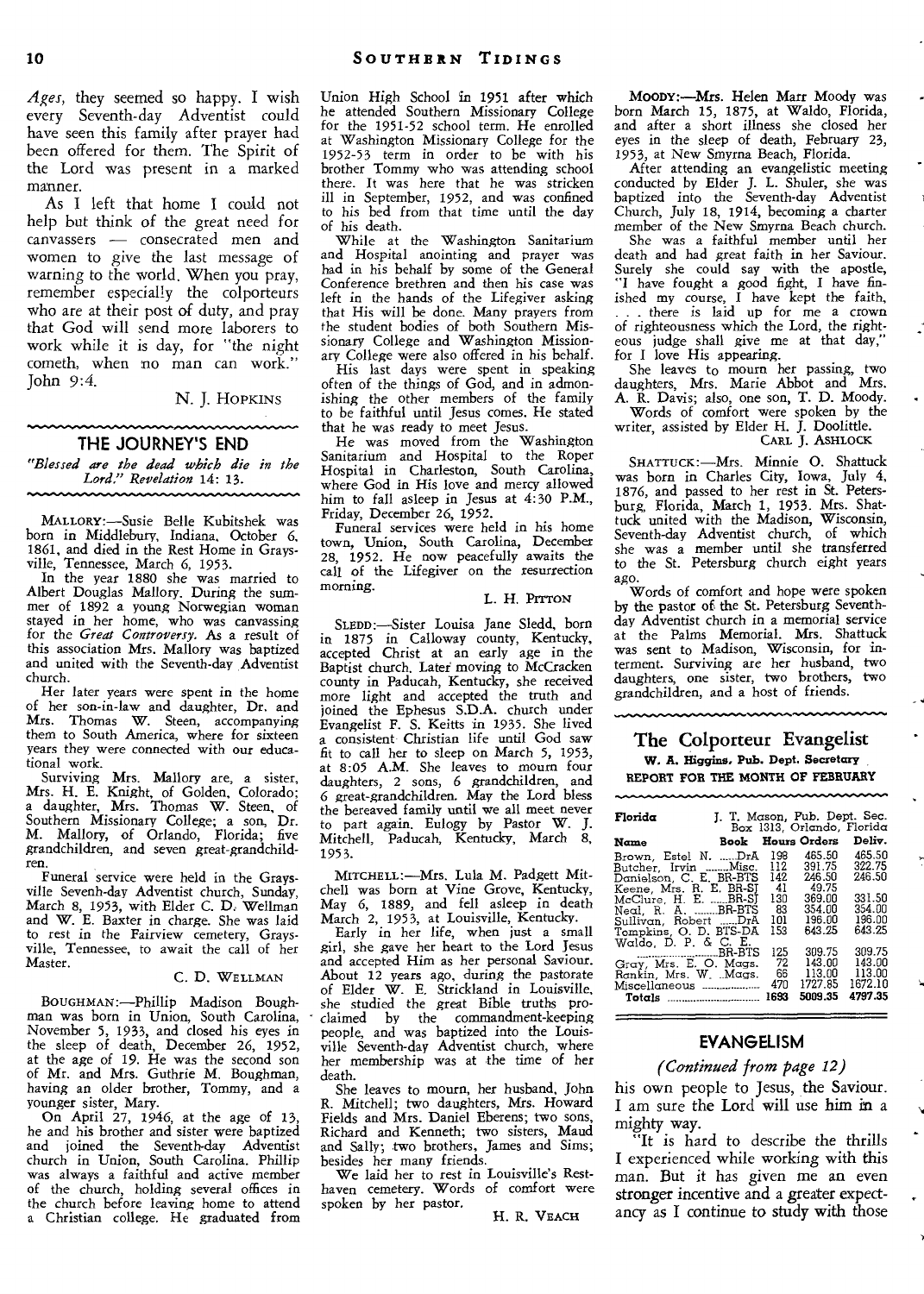# **COLLEGEDALE DISTRIBUTORS**

*Presents* 

**THE COMPLETE FAMILY** 

*of* 

# **U. S. Royal TIRES**

- **and Tubes**
- **U.S. Centipede U.S. Low Pressure**

**Truck Tires** 

**Royal Master Royal Air Ride Royal De Luxe** 

# **SAVE UP TO 40%**

Freight Prepaid Anywhere in Southern Union

*WRITE NOW FOR PRICES* 

**LIFETIME GUARANTEE PROMPT SERVICE** 

# **COLLEGEDALE DISTRIBUTORS**

**Collegedale, Tennessee** 

*Wholesale Health Foods Wholesale Tires and Tubes*  who are seeking for truth. This is my first and most important work. Like Paul, my secondary work is to earn a living that I may continue to do this more important work. Please pray for me."

Thank God for consecrated laymen.

#### SUNSET TABLE

|                     | Mar. 27 | Apr. 3 |
|---------------------|---------|--------|
| Atlanta, Ga.        | 6:55    | 7:00   |
| Birmingham, Ala.    | 6:04    | 6:09   |
| Charlotte, $N$ . C. | 6:40    | 6:46   |
| Collegedale, Tenn.  | 6:57    | 7:02   |
| Huntsville, Ala.    | 6:03    | 6:08   |
| Louisville, Ky.     | 6:01    | 6:08   |
| Memphis, Tenn.      | 6:17    | 6:23   |
| Meridian, Miss.     | 6:11    | 6:16   |
| Nashville, Tenn.    | 6:05    | 6:10   |
| Orlando, Fla.       | 6:40    | 6:44   |
| Wilmington, N. C.   | 6:29    | 6:34   |

#### **CHURCH CALENDAR**

**March 28—THIRTEENTH SABBATH OFFERING — FAR EASTERN DIVISION** 

**April 4—Home Missionary Offering April I I—Second Sabbath Mission Offering** 

#### ADVERTISEMENTS

Rates: \$2.00 for each insertion of 40 words<br>or less, and 5 cents for each additional word,<br>including address. No advertisement accepted<br>for more than fifty words. All copy for pro-<br>posed advertising should be sent to the c

RENT free, four-room country dwelling, recently painted inside. Wood and water furnished. Twenty minutes drive from Columbia, South Carolina. Located by beau-tiful lake. For particulars write, Dr. John H. Young, 2701 Stratford Road, Columbia, South Carolina.

IDEALLY situated on beautiful 275-acre farm, Junior Boarding School provides Christian home atmosphere and church school privileges for children through eighth grade who are deprived of one or both parents. Write Ramey Good, Jr., Boarding School, Bon Aqua, Tennessee. -12

HEALTH FOOD NEWS: They're new! They're different! Lange's Breakfast Links. Tasty, sausage-flavored links that are delicious for breakfast or any other time. See your local health food dealer for retail purchases. Wholesale representative is: Collegedale Distributors, Collegedale, Tennessee. Wholesale price list available free upon request.

WANTED:—Two or more passengers for San Francisco about May 28 by careful, experienced driver with '53 Kaiser. Price, \$25.00 each. Address Mrs. Wm. C. Young, Coalmont, Tennessee.

FOR SALE: 5-acre chicken ranch on small lake. Beautiful large, modern block home. High rolling land on corner of two paved highways, including chickens, price \$13,500. highways, including chickens, price \$13,500.<br>Also, 5 acres for \$2500 ¼ mile from<br>Forest Lake Academy. By owner—John G. Schafer, R.F.D. 2, Box 63, Maitland, Florida.

FOR SALE:—Camp sites! Own your own land and build your own little cabin for camp meeting. Just two miles from Kentucky-Tennessee permanent campground and Highland Academy and Hospital. Acre lots on well-traveled road only \$100. 1/2acre plots only \$65. Good frontage with trees. Write Editor SOUTHERN TIDINGS, Box 449, Decatur, Georgia.

WANTED:—Unencumbered lady to share five-room home. All conveniences. Near Atlanta in the country. Can have garden, chickens and flowers. Quiet congenial surroundings. Church privileges in Atlanta on Sabbaths. Mrs. J. R. Moore, Red Oak, Georgia. Telephone Calhoun 6559.

WANTED sales representative, part or full time to sell Chlor-Alfa food supplement. Write for particulars to National Health Food Distributors, General Office, 3301 S. 48th St., Lincoln 6, Nebraska.

WANTED:—One elementary and two high school teachers for junior academy. Prefer high school teachers to be single as the man is needed for dean of boys and lady as dean of girls. If you are interested in helping a new institution get a good start write at once to: Jack Riddle, Scott Sanitarium, Reeves, Georgia.

HAVE You TRIED P. A.'s sweet lemon PICKLE STRIPS? They're flavored with honey and cinnamon. Now available at Collegedale Distributors, Collegedale, Tennessee. Write for free price list.

FOR PROMPT SERVICE, PLEASE READ CAREFULLY THE DIRECTIONS BELOW.

#### **SOUTHERN TIDINGS**

Official organ of the Southern Union Conference of Seventh-day Adventists. Published by the College Press, Collegedale, Ten-

 $\begin{tabular}{ll} \textbf{n} \\ \textbf{c} & \textbf{Comunification} \\ \textbf{c} & \textbf{local}} \\ \textbf{c} & \textbf{local} \\ \textbf{c} & \textbf{in} \\ \textbf{c} & \textbf{in} \\ \textbf{c} & \textbf{in} \\ \textbf{c} & \textbf{in} \\ \textbf{c} & \textbf{in} \\ \textbf{c} & \textbf{in} \\ \textbf{c} & \textbf{in} \\ \textbf{c} & \textbf{in} \\ \textbf{c} & \textbf{in} \\ \textbf{c} & \textbf{in} \\ \textbf{c} & \textbf{in} \\ \textbf{c} & \$ 

Editor Clara Miricern Crawford,'

## SOUTHERN UNION CONFERENCE DIRECTORY

| Secretary-Treasurer  H. E. Schneider |  |  |
|--------------------------------------|--|--|
|                                      |  |  |

#### Department Secretaries

| Home Missionary  R. H. Wentland      |  |
|--------------------------------------|--|
| S. S. & Child Guidance  A. O. Dart   |  |
| Publishing Department  W. A. Higgins |  |
| Educational Department  H. S. Hanson |  |
| Missionary Volunteer, Radio, War     |  |
| Service and Temperance  L. M. Nelson |  |